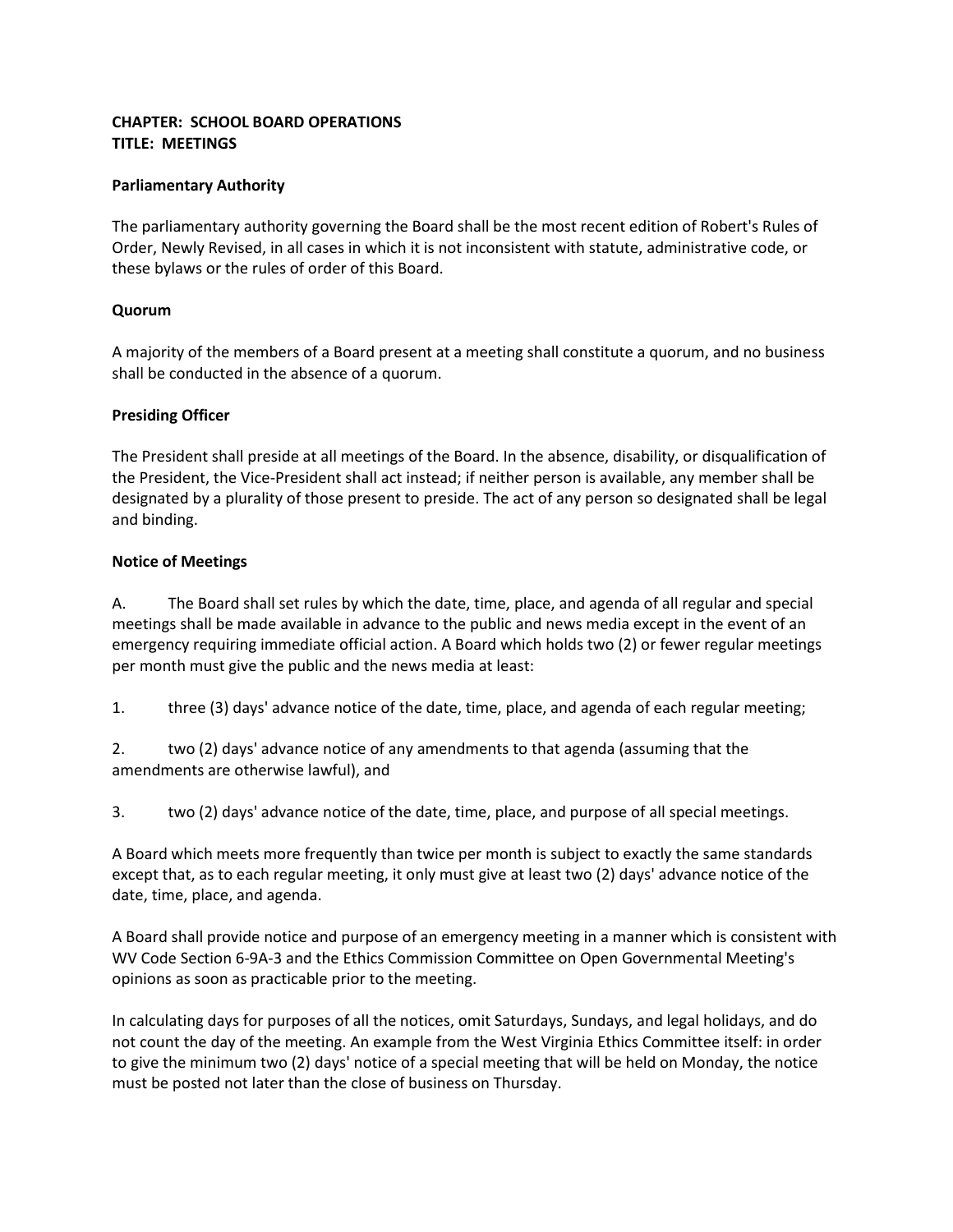Emergencies: An unexpected event which requires immediate attention because it poses: an immediate threat to public health or safety; an imminent threat of damage to public or private property; or an imminent material financial loss or other imminent substantial harm to a public agency, its employees or the member of the public which it serves.

§ 6-9A-3, Code of West Virginia. West Virginia Ethics Commission Opinion.

B. Notice of meetings shall be sent to all schools, and posted in the lobby of the Board Office and to the Calhoun County Schools web site.

C. The Superintendent shall notify all Board members of each Board meeting consistent with the notice provision set out above. Such notice shall include the date, time, place, and agenda of the meeting.

# **Regular Meetings**

Regular meetings of the Board shall be public and held on the second Monday of each month, or otherwise stated.

A. It shall be the responsibility of the Superintendent, in cooperation with the Board President, to prepare an agenda of the items of business to come before the Board at each regular meeting.

B. The agenda of the regular monthly meeting(s) or special meetings shall be accompanied by a report from the Superintendent on information relating to the County with such recommendations as s/he shall make.

Each agenda shall contain the following statement:

C. The agenda for each regular meeting shall be mailed, emailed or delivered to each Board member so as to provide proper time for the member to study the agenda. Generally, the agenda should be mailed no later than two (2) working days prior to the meeting, or delivered so as to provide time for the study of the agenda by the member. The agenda may also be obtained by Board members at the Board office. The agenda for a special meeting shall be delivered at least one (1) working before the meeting, consistent with provisions calling for special meetings.

D. The Board shall transact business according to the agenda prepared by the Superintendent and submitted to all Board members in advance of the meeting. The order of business may be altered.

E. Consent Agenda

The Board shall use a consent agenda to keep routine matters within a reasonable time frame.

The following routine business items may be included in a single resolution for consideration by the Board:

- 1. minutes of prior meetings
- 2. bills for payment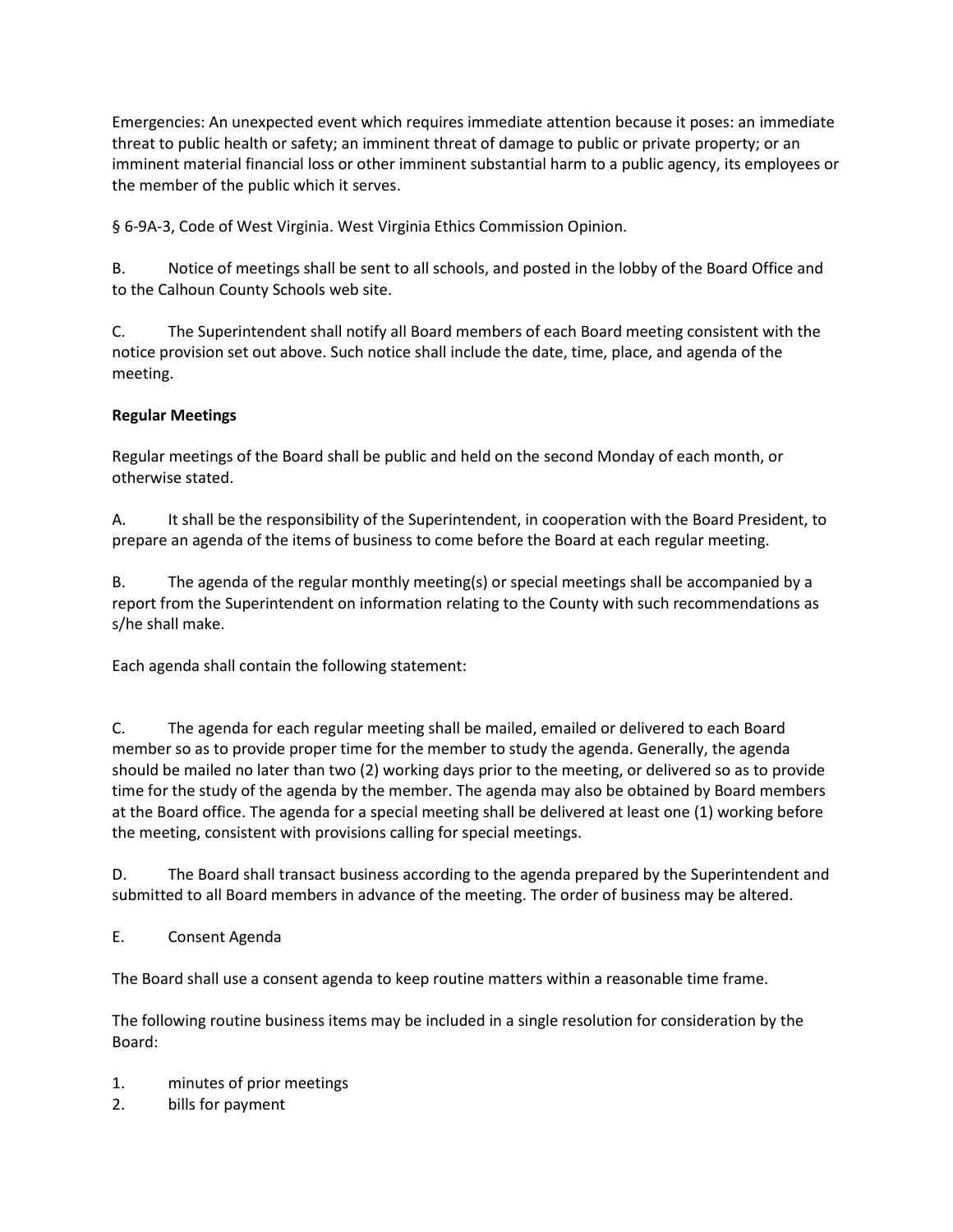- 3. hiring of personnel
- 4. resolutions that require annual adoption
- 5. resignations and leaves

A member of the Board may request any item be removed from the consent resolution. No vote of the Board will be required to remove an item from the consent agenda. A single member's request shall cause it to be relocated as an action item eligible for discussion.

#### **Special Meetings**

Special meetings of the Board shall be public WV Code 6-9A-3.

A. Special meetings shall be called by the President or by any three (3) members of the Board. The notice of the date, time, place, agenda and reason for the special meeting shall be made available to the public and media § 18-5-4(b), Code of West Virginia.

B. Only such business as is designated in the call for the special meeting shall be transacted.

#### **Recess**

The Board may adjourn or recess at any time. The adjourned meeting, when reconvened, shall take up its agenda at the point where the motion to adjourn or recess was acted upon.

#### **Executive Session**

The Board reserves the right to meet privately in executive session upon a majority affirmative vote of the members present solely to discuss one (1) or more of the following issues exempted from public sessions:

A. to consider acts of war, threatened attack from a foreign power, civil insurrection or riot

B. to consider:

1. matters arising from the appointment, employment, retirement, promotion, transfer, demotion, disciplining, resignation, discharge, dismissal, or compensation of a public officer or employee, or prospective public officer or employee unless the public officer or employee or prospective public officer or employee requests and open meeting or

2. for the purpose of conducting a hearing on a complaint, charge or grievance against a public officer or employee, unless the public officer or employee requests an open hearing. General personnel policy issues may not be discussed or considered in a closed meeting. Final action by a public agency having authority for the appointment, employment, retirement, promotion, transfer, demotion, disciplining, resignation, discharge, dismissal, or compensation of an individual shall be taken in an open meeting.

C. to decide upon disciplining, suspension, or expulsion of any student in any public school or public college or university, unless the student requests an open meeting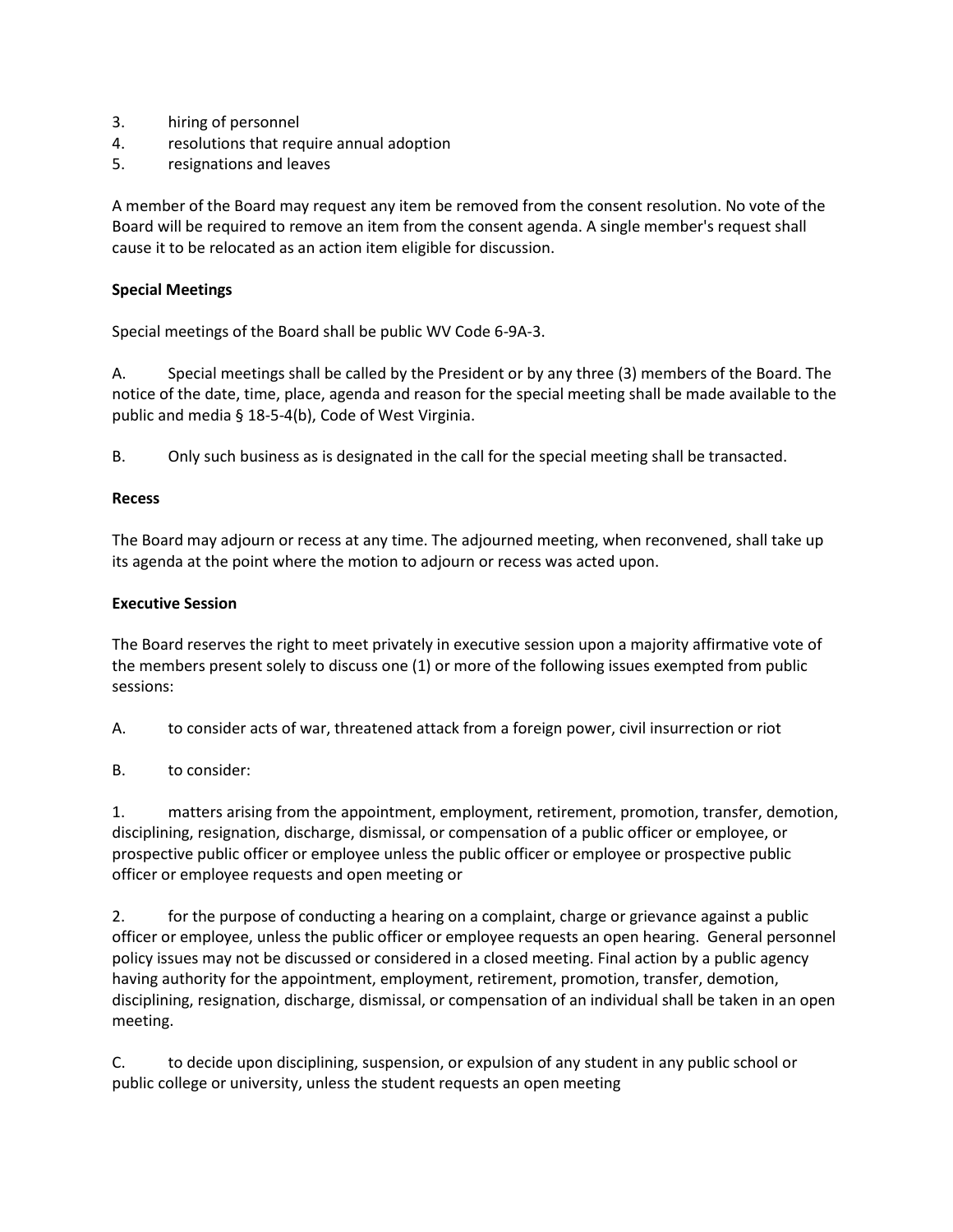D. to issue, effect, deny, suspend or revoke, a license, certificate or resignation under the laws of the State or any political subdivision, unless the person seeking the license, certificate or registration or whose license, certificate or registration was denied, suspended or revoked requests an open meeting

E. to consider the physical or mental health of any person unless the person requests an open meeting

F. to discuss any material the disclosure of which would constitute an unwanted invasion of an individual's privacy such as any records, data, reports, recommendations or other personal material of any educational, training, social service, rehabilitation, welfare, housing, relocation, insurance and similar program or institution operated by a public agency pertaining to any specific individual admitted to or served by the institution or program, the individual's personal and family circumstances

G. to plan or consider an official investigation or matter relating to crime prevention or law enforcement

H. to develop security personnel or devices

I. to consider matters involving or affecting the purchase, sale or lease of property, advanced construction planning, the investment of public funds or other matters involving commercial competition, which if made public, might adversely affect the financial or other interest of the State or any political subdivision:

1. provided, that information relied on during the course of deliberations on matters involving commercial competition are exempt from disclosure under the open meeting requirements of this article only until the commercial competition has been finalized and completed

2. provided, however, that information not subject to release pursuant to the West Virginia freedom of information act does not become subject to disclosure as a result of executive session

J. to avoid the premature disclosure of an honorary degree, scholarship, prize or similar award

K. nothing in this article permits a public agency to close a meeting that otherwise would be open, merely because an agency attorney is a participant. If the public agency has approved or considered a settlement in closed session, and the terms of the settlement allow disclosure, the terms of that settlement shall be reported by the public agency and entered into its minutes within a reasonable time after the settlement is concluded.

L. to discuss any matter which, by express provision of Federal law or State statute or rule of court is rendered confidential, or which is not considered a public record within the meaning of the freedom of information act. No official action or vote may be taken in executive session §6-9A-4(a), Code of West Virginia, with the exception of expulsion hearing matters pertaining to student discipline §6-9A-4(3), Code of West Virginia.

Executive sessions may be held during regular, special or emergency meetings. After the meeting is convened, any member may make a motion for an executive session, stating therewith the purpose of the session by citing one (1) or more of the reasons set forth above. Upon receiving a second to the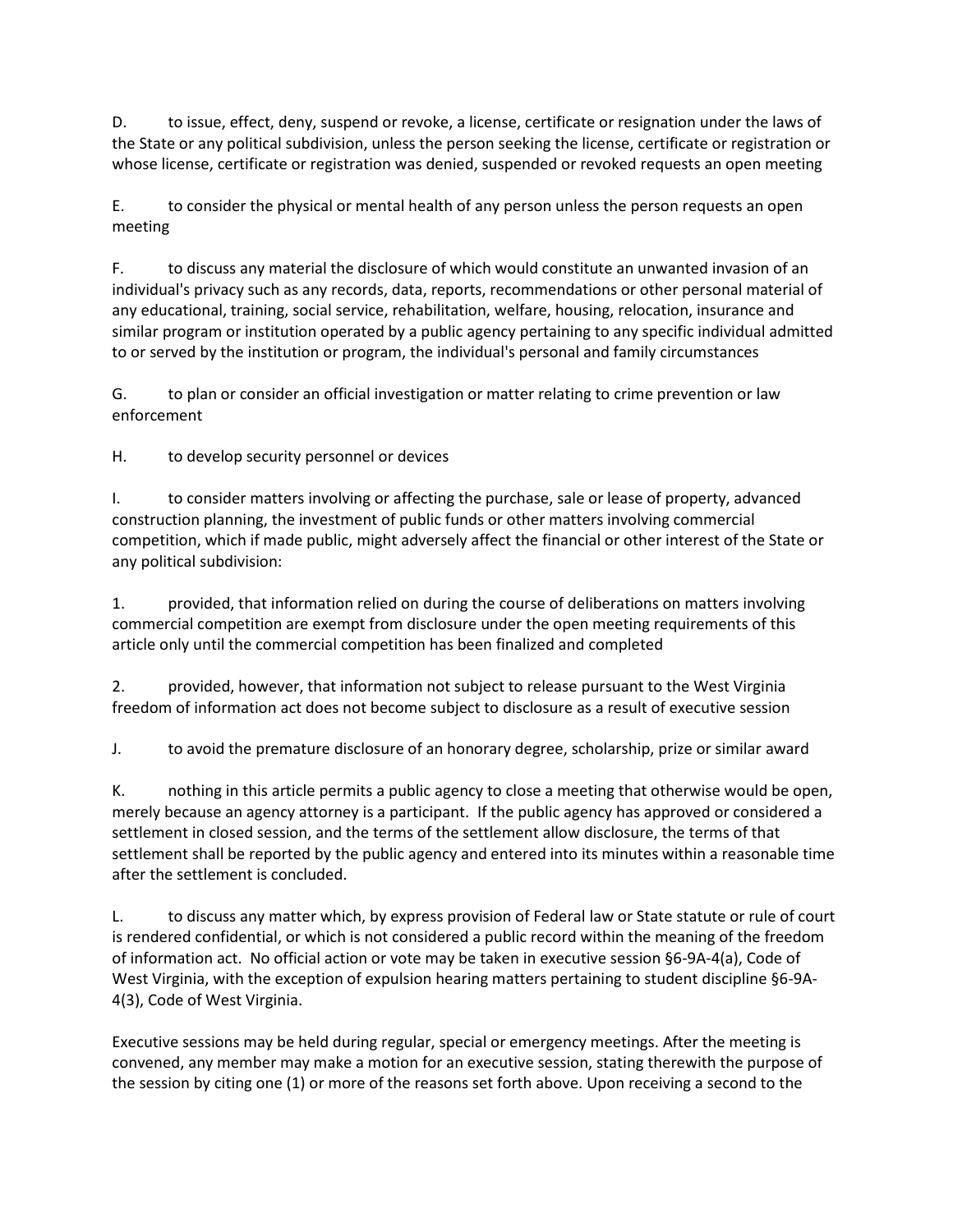motion and a majority vote of those present and voting, the chairperson shall declare the Board in executive session and specifically state the reason and cite one (1) of the reasons set forth above.

No member of the Board may knowingly and improperly disclose any confidential information acquired in the course of his/her official duties.

## **Voting**

All motions shall require for adoption a majority vote of those present and voting, except as provided by statute, these bylaws, or parliamentary authority. Upon the demand of any member of the Board, the vote shall be recorded by roll call.

Unless a specified number of affirmative votes are required, an abstention shall be recorded and deemed to consent to the outcome of the voting. In situations in which a tie vote occurs and abstentions have been cast, the motion shall fail for lack of a majority.

All actions requiring a vote can be conducted by voice vote or show of hands, unless a roll-call vote is requested or required to vote. A Board member must be at the meeting location in person, or otherwise stated in the policy. Each vote and abstention shall be recorded. Proxy voting is prohibited.

## **Electronic Participation at Board Meetings**

The board authorizes that the board president, or their designee, may allow board members to participate electronically in a board meeting or portion of a board meeting if there is good cause why the board members cannot attend in person and the request is received sufficiently in advance to allow a good quality electronic connection to be set up. Members who participate in a board meeting through electronic means may be counted in the quorum. Due to security concerns, electronic participation in closed executive sessions will not be permitted. All votes during a meeting in which a board member is participating electronically, a roll-call vote will be required on all actions.

#### **Use of Electronic Mail**

Since E-mail is a form of communication that could conflict with the Sunshine Law, it will be used only for the purposes of communicating:

A. messages between Board members or between a Board member and employee(s) which do not involve deliberating or rendering a decision on matters pending before the Board;

- B. possible agenda items between the Superintendent and the Board President;
- C. times, dates, and places of regular or special Board meetings;
- D. a Board meeting agenda or public record information concerning items on the agenda;

E. requests for public record information from a member of the administration, school staff, or community pertaining to County operations;

F. responses to questions posed by members of the public, administrators, or school staff.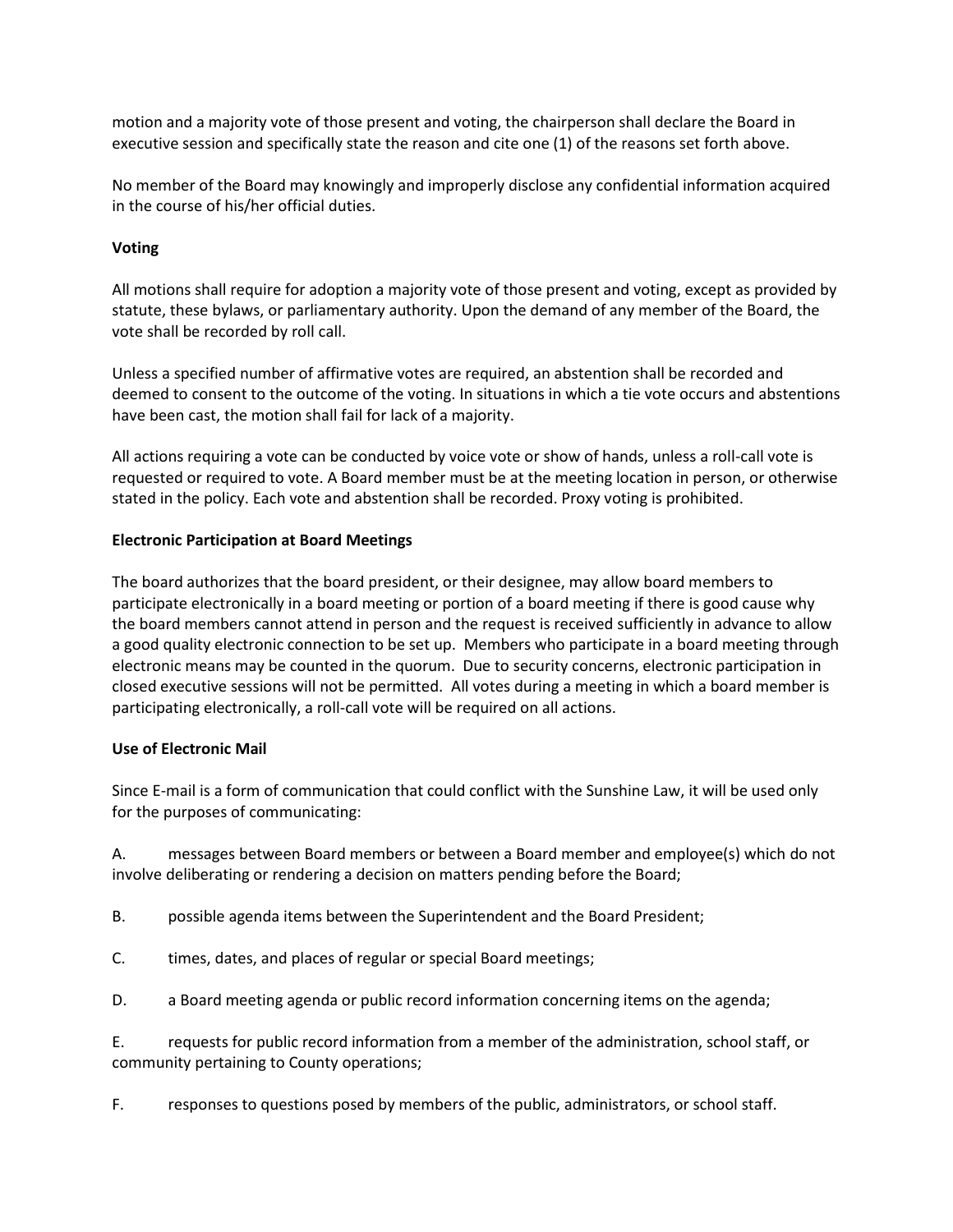Under no circumstances shall Board members use E-mail to discuss among themselves Board business that is only to be discussed in an open meeting of the Board, is part of an executive session, or could be considered an invasion of privacy if the message were to be monitored by another party.

There should be no expectation of privacy for any messages sent by E-mail. Messages that have been deleted may still be accessible on the hard drive, if the space has not been occupied by other messages. Messages, deleted or otherwise, may be subject to disclosure under the Public Records Act, unless an exemption would apply.

#### **Minutes**

The Superintendent shall cause minutes of all its meetings to be kept showing the date, time and place of the meeting; the members present and absent; all motions, proposals, resolutions, and measures proposed, the name of the person proposing the same and their disposition; and the results of all votes and, upon the request of a member, pursuant to the rules, policies or procedures of the Board for recording roll call votes, the vote of each member by name. If the Board chooses to record minutes of executive sessions, such minutes shall reflect only the general subject matter of discussions § 6-9A-5, Code of West Virginia.

The Superintendent shall provide each Board member with a copy of the minutes of the last meeting no later than three (3) days before the next regular meeting.

The minutes of Board meetings shall be considered at the next succeeding meeting where they shall be corrected, if necessary, and approved. If material changes are required to be made to the draft minutes reviewed by the Board, then, in the absence of compelling circumstances, the minutes should be available for inspection no later than three (3) business days following the meeting in which the minutes are approved. In calculating days, the day of the meeting, Saturdays, Sundays, and legal holidays are excluded. If there are minor or no corrections to be made to the draft minutes, the approved minutes shall be made available immediately following the minutes, but not later than the close business on the next business day. The approved minutes shall be signed by the Superintendent as secretary to the Board and the President.

The approved minutes shall be filed in the Superintendent's office in a prescribed minute book as a permanent record of official Board proceedings.

#### **Public Participation at Board Meetings**

The Board of Education recognizes the value to school governance of public comment on educational issues and the importance of allowing members of the public to express themselves on school matters of community interest.

A. Commonly referred to on its agenda as delegations the Board of Education of Calhoun County ("Board") provides a limited public forum during its regular meetings for members of the public to address the Board about matters relating directly to the programs, activities, and operations of the public schools. Persons who attempt to address the Board about matters unrelated to this topic will not be granted time to address the Board and will be asked to cease speaking and be seated.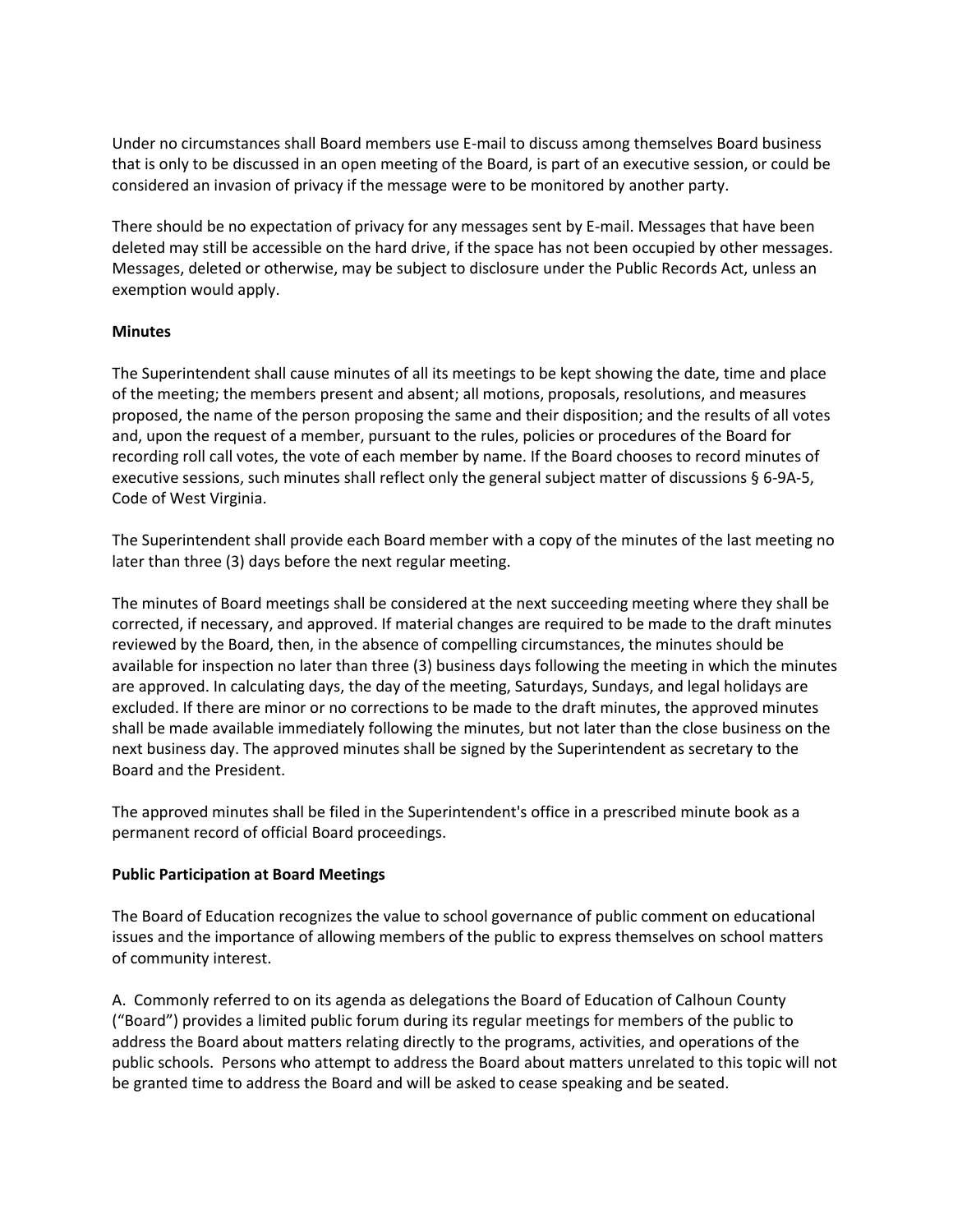B. The following guidelines will be followed for the delegations portion of regular meetings of the Board:

1. The Board requests that persons with complaints and/or concerns about an alleged violation of state law or the policies, rules and regulations of the West Virginia Board of Education relating to the conduct of the school system file a written claim under the Conflict Resolution Process for Citizens contained in West Virginia Board of Education Policy 7211 before bringing any such matter to the Board's attention during the delegations portion of a regular Board meeting. Such claims are always filed first at the school building or department level with the administrator in charge. Likewise complaints about specific employees should first be brought to the attention of the employee and/or his/her supervisor.

2. No less than 15 minutes prior to the commencement of a regular meeting of the Board, on a form provided by the Superintendent (or his/her designee), any person wishing to address the Board shall print his/her name, write a very brief description of his/her topic, and sign the form.

3. All persons registered to speak shall be given no more than 5 minutes to address the Board.

4. By majority vote of the members of the Board in attendance, the 5 minute limitation may be extended.

5. When there is more than one person at a meeting who desires to speak on the same subject from the same point of view (i.e., taking essentially the same position as another person for or against some action or policy), the Board hereby designates its president to decide, on a meeting-by-meeting basis, whether or not to insist that all such persons appoint a single representative to speak for them rather than allowing each speaker to address the Board individually.

6. By this policy, and despite having no legal obligation to do so, the Board intends to designate a reasonable amount of time for speakers to address the Board. Ordinarily the delegations portion of any regular meeting of the Board shall not be permitted to exceed 20 minutes. Persons who are unable to speak due to this time constraint are encouraged to come to the next regular Board meeting to speak.

7. When there are more persons registered to address the Board than can do so under the foregoing time constraints, the Board, by majority vote of the members present, may elect to give each registered person wishing to address the Board a pro-rata share of the allotted time period referenced above which may result in each speaker being allotted less than the normal 5 minutes to speak. This is merely an option, not a requirement.

8. By majority vote of the members present, the delegations portion time limitation for a meeting may be extended by a specific number of minutes. This is merely an option, not a requirement.

9. In no case shall members of the Board hold any discussion, debate, and/or deliberation amongst themselves or with speakers about matters raised by the speaker unless the matter was clearly listed on the Board's agenda such that the public was given notice that the topic would be addressed during the Board meeting. Where the Board agenda makes no clear reference to a speaker's topic, no Board member shall give any direct response to a speaker other than to acknowledge and/or thank the speaker for presenting the information to the Board and/or to ask very simple and limited questions in order to be certain the Board understands the speaker's message. Provided, that members of the